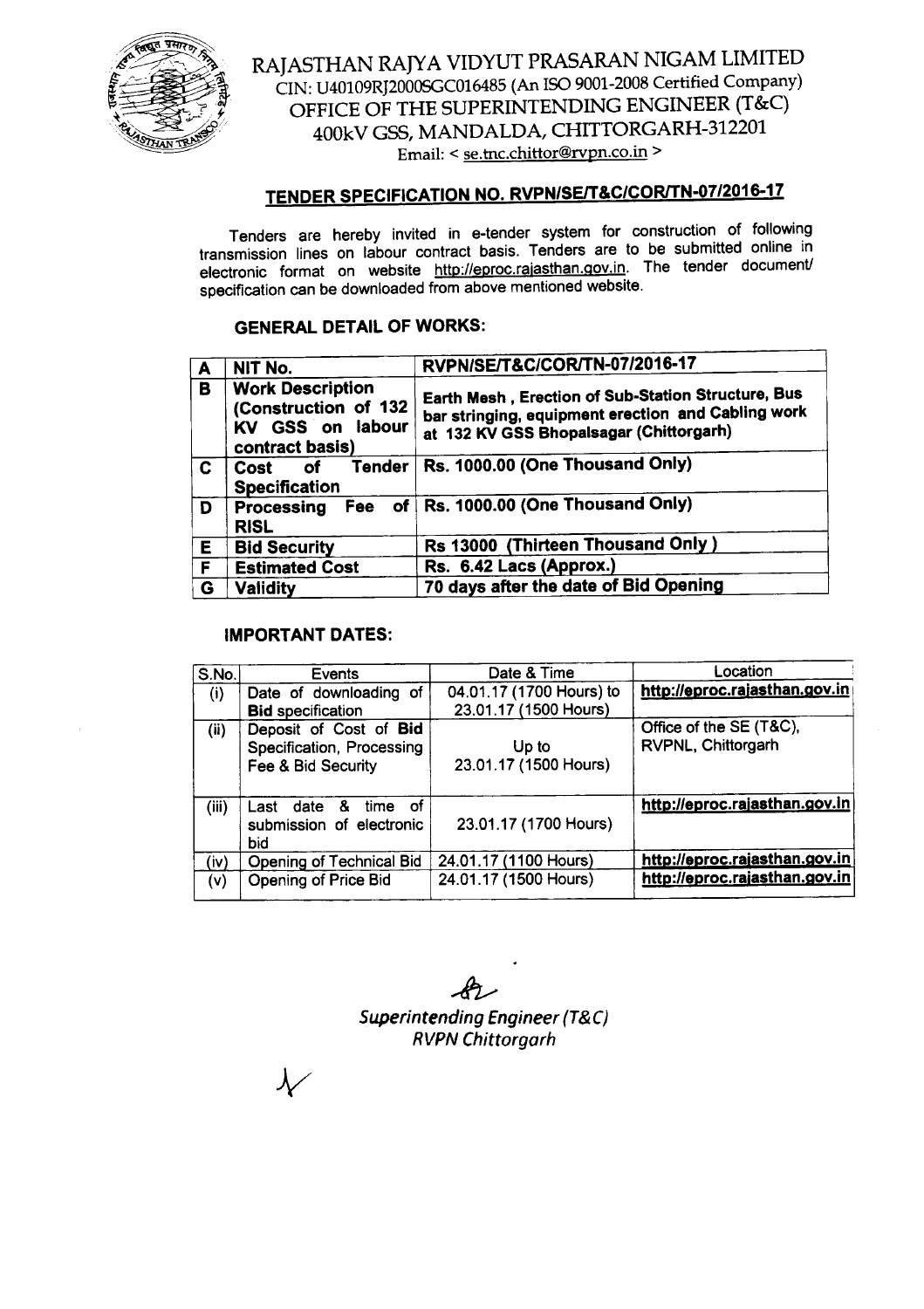## NOTE:

1. The bidders are requested to submit their bids prior to last date of submission to avoid Non-submission of their bids up to prescribed date due to non-availability of / hanging of website at last moments. The date of submission of bids will not be extended if system is hung up in last hours or congestion.

2. Furnishing of Bid Security / Exemption certificate is essential otherwise the electronic bid will not be opened.

3. (i) The bidder will have to deposit prescribed cost of Bid specification by DD/Banker's cheque of schedule Bank payable at Chittorgarh in favour of Accounts Officer (T&C), RVPNL Chittorgarh up to stipulated date & time in the office of the S.E (T&C), RVPN, Chittorgarh.

(ii) The bidder will have to deposit prescribed Bid Security by DO/Banker's Cheque of schedule Bank payable at Chittorgarh in favour of Accounts Officer (T&C), RVPNL Chittorgarh up to stipulated date & time in the office of the S.E (T&C), RVPN, Chittorgarh.

(iii) The bidder will have to submit prescribed processing fee by DO/Banker's Cheque of schedule Bank in favour of M.D, RISL payable at Jaipur) up to stipulated date & time in the office of the SE(T&C),RVPNL, Chittorgarh.

4. Bid security is to be furnished also by the Vendors registered with the NIGAM.

5. The Central and State Govt. undertaking/Corporations and companies are exempted from furnishing of bid security. However, they have to upload copy of certificate/documentary evidence in support of their being Govt. undertaking, with their bid.

6. Offers of bids without relevant documents with respect to qualifying requirements shall not be considered, as per mention in point no.19.

7. Any cutting / over writing in the figures of tendered documents should also be clarified / indicated in words duly signed.

8. The bidders are required to furnish the clarification/confirmation/ documents sought subsequent to opening of bid within specified time failing which, the case shall be finalized/decided on the basis of available information. The responsibility of being ignored on account of delay in furnishing of desired information/documents shall be of the bidder.

9. The Bid documents can be downloaded from web site http://eproc.rajasthan.gov.in. Details of this Bid notification and prequalification criteria can also be seen in NIT exhibited on website http://www.energy.rajasthan.gov.in/rvpnl and http://sppp.raj.nic.in.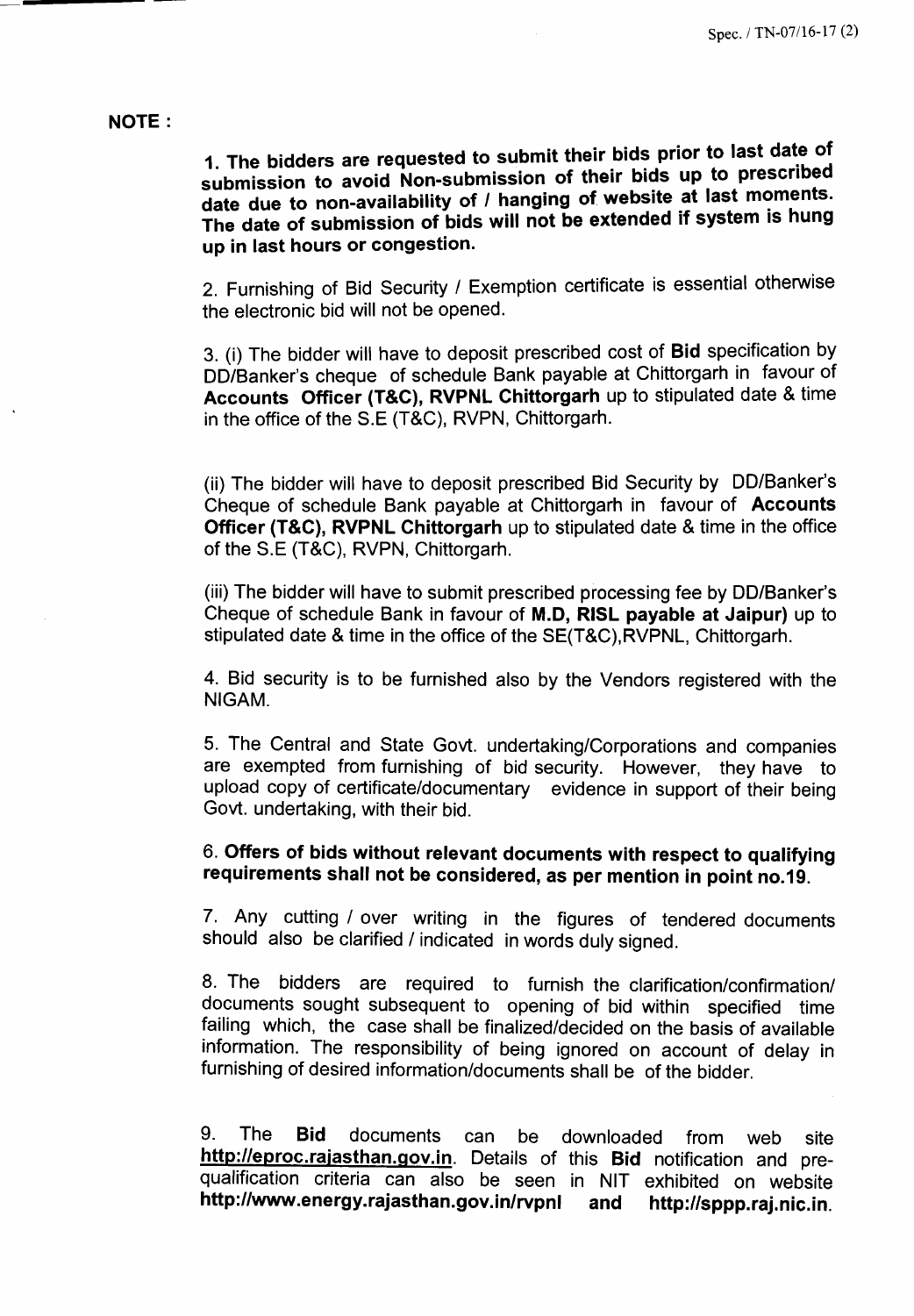Bids are to be submitted online in electronic format only on website http://eproc.rajasthan.gov.in.

10. The bidders who are interested in bidding can download Bid documents from http://eproc.rajasthan.gov.in up to the stipulated date & time.

11. Bidders who wish to participate in this Bid will have to register on http://eproc.rajasthan.gov.in (bidders registered on eproc.rajasthan.gov.in before 30.09.2011 need to register again). To participate in online Bids, bidders will have to procure Digital Signature Certificate (Type-II or Type-III) as per Information Technology Act-2000 by using which they can sign their electronic bids. Bidders can procure the same from any CCA approved certifying agency i.e TCS, Safecrypt, Ncode etc. or they may contact e-Procurement Cell, Department of IT & C, Government of Rajasthan for future assistance. Bidders who already have a valid Digital Certificate need not to procure a new Digital Certificate.

Contact No. 0141 - 4022688 (Help desk 10.00 AM to 6.00 PM on all working days)

e-mail eproc@rajasthan.gov.in

Address : e-Procurement Cell, RISL, Yojana Bhawan, Tilak Marg, C-Scheme, Jaipur

12. Bidder shall submit their offer online in electronic formats both for technical and financial proposals. However, cost of specification and Bid Security in the office of Accounts Officer (T&C), RVPNL Chittorgarh and Processing Fee with S.E (T&C), RVPN, Chittorgarh should be submitted physically at Chittorgarh Office, up to stipulated date & time. The Bidders shall upload scanned copies of receipts / acknowledgement of above fee documents along with their online bid.

13. Before electronically submitting the Bids, it should be ensured that all the papers including conditions of contract are digitally signed by the Bidder.

14. Bidders are also advised to refer "Bidders Manual" available under "Downloads" section for further details about the e-Bidding process.

15. The tenders are being invited by Superintending Engineer [T&C] Rajasthan Rajya Vidyut Prasaran Nigam Limited having office at 400kV GSS Mandalda Chittorgarh [Rajasthan] E-mail id is se.tnc.chittor@rvpn.co.in and contact no. is 9414061423, Sh. D.K. Tarawat, SE[T&C] RVPN Chittorgarh.

16. The procurement process shall be governed by RTPP Act 2012 and RTPP Rules 2013.

17. The construction work is to be done as per RVPN BSR-2011 effective from 01.04.2011 for which Bill of Quantity (BOQ) shall be provided with Bid specification.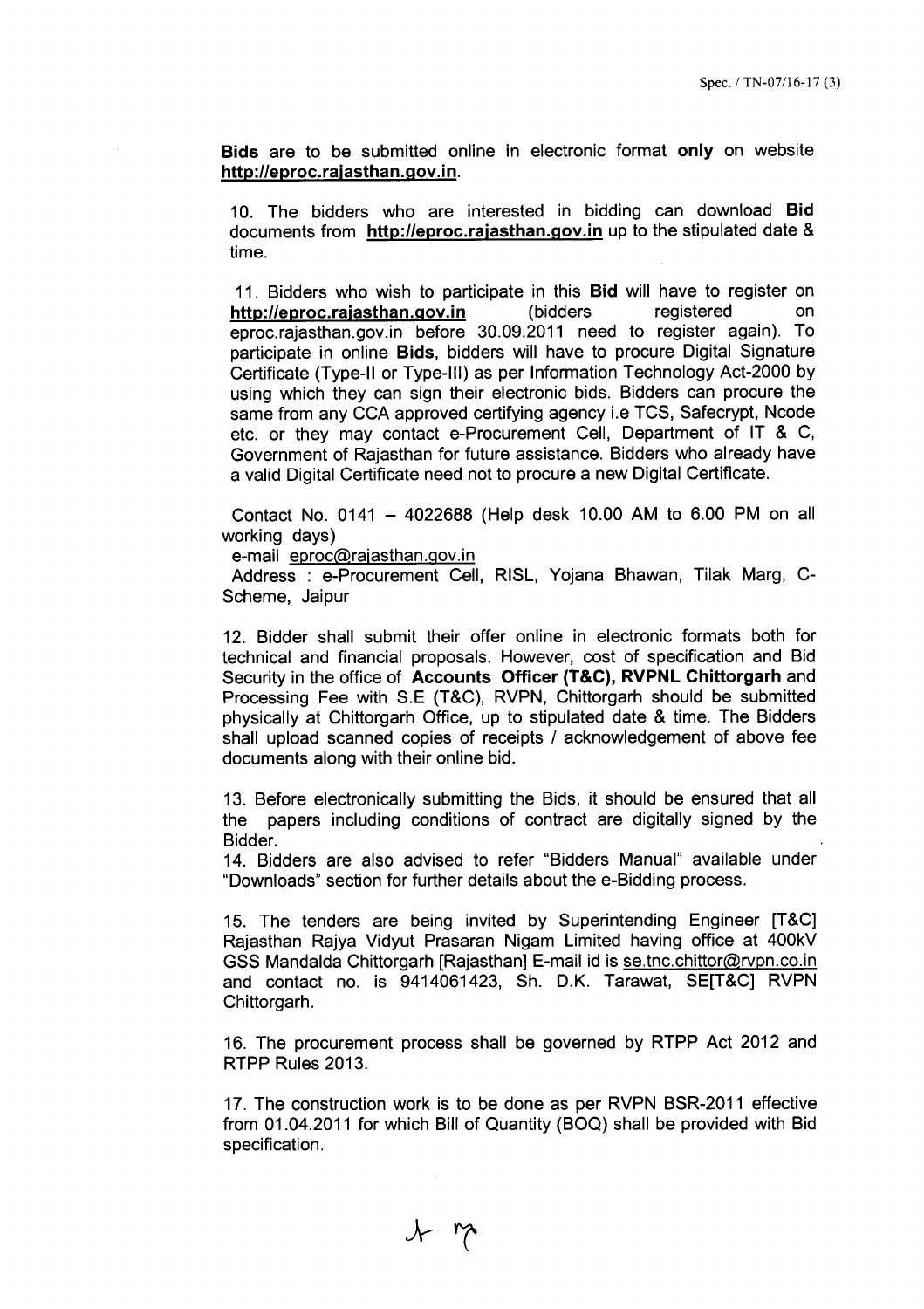18.The work is to be completed within 3 Months of placement of order (15 days time for mobilization of resources in addition to the above mentioned completion Time).

19. Qualifying Requirement: Only those firms who have completed construction of any *220/132* KV GSS on labour contract of minimum of Rs3.5 Lacs and have completed within the contract time of the work order in last  $\circ$ 3 year will be qualified for price bid A completion certificate issued by authority not below the rank of Superintending Engineer is to be enclosed as proof of qualification

20. The Purchaser does not bind himself to accept the lowest or any Bid or any part of the Bid and shall not assign any reason(s) for the rejection of any Bid or a part thereof.

21. The bidder will have to quote the FIRM prices inclusive of all taxes and duties and other related cost.

22. The online tenders will have to be digitally signed and submitted in time specified on http://eproc.rajasthan.gov.in in the following manner:-

#### **ONLINE SUBMISSION:**

The tenderer have to submit their bid in 3 covers comprises of

#### (a) Cover 1 (.pdf) : FEE(scanned copies)

(i) Proof of depositing cost of tender specification i.e. the receipt issued by the Accounts Officer (T&C), RVPNL Chittorgarh on account of depositing the cost of tender specification through DO/Banker's Cheque payable in favour of Accounts Officer (T&C), RVPNL Chittorgarh

(ii) Proof of submitting Processing Fee i.e. the acknowledgement issued by the Executive Engineer (TA to SE T&C)/AEN O/O S.E. (T&C) Chittorgarh on account of depositing the processing fee through DO/Banker's Cheque in favour of M.D, RISL payable at Jaipur.

(iii) (a) Proof of depositing bid security i.e the receipt/ acknowledgement issued by the Accounts Officer (T&C), RVPNL Chittorgarh on account of depositing bid security through DO/Banker's Cheque payable in favour of Accounts Officer (T&C), RVPNL Chittorgarh.

(b) Bid security is to be furnished also by the Vendors registered with the NIGAM.

(c) The Central and State Govt. undertaking/Corporations and companies are also exempted from furnishing of bid security. However, they have to upload copy of certificate/documentary evidence in support of their being Govt. undertaking, with their bid.